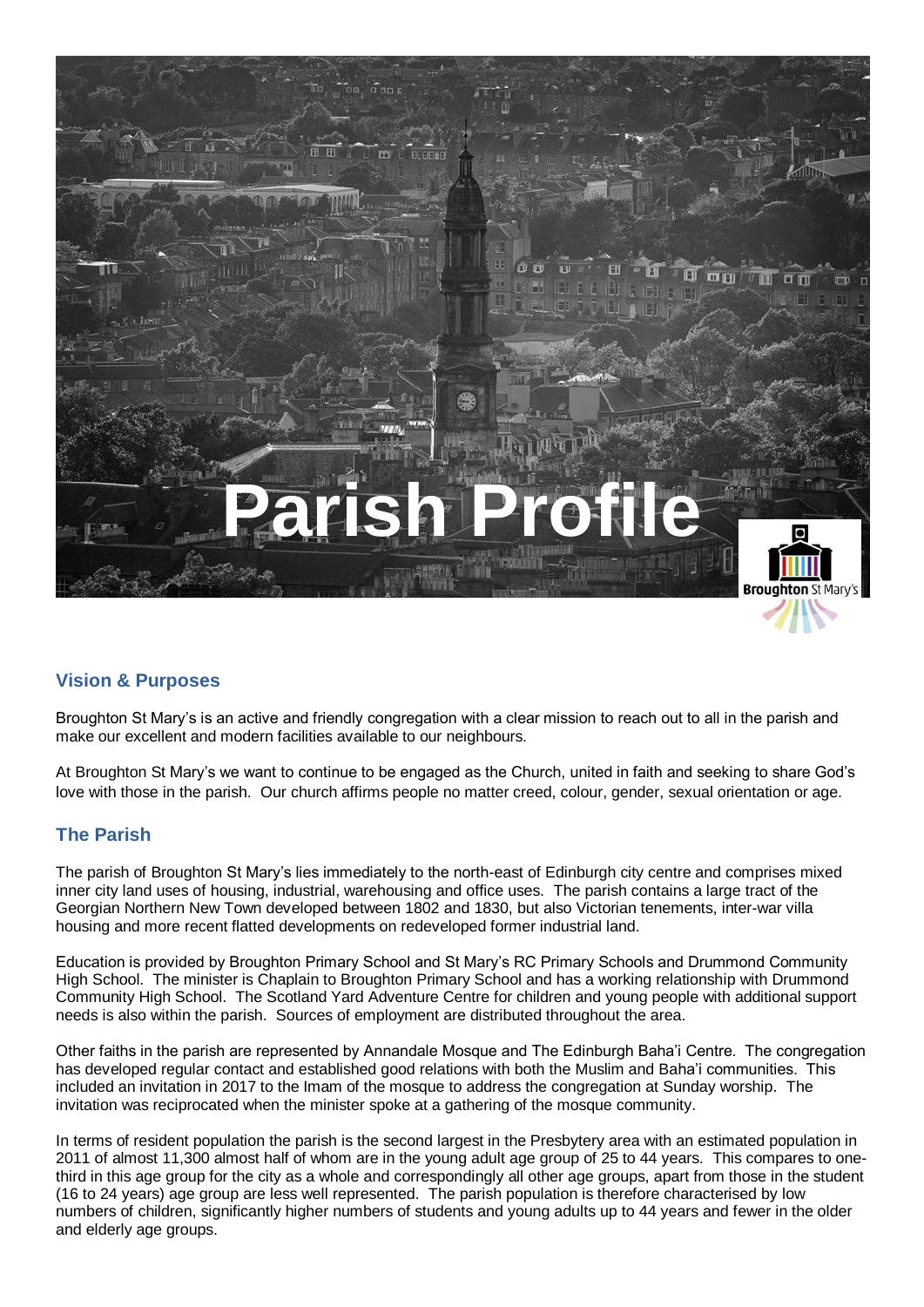The church hosts a Foodbank which caters for those in the parish affected by Food Poverty. The City of Edinburgh Council runs a centre for people with learning difficulties which is based at the church.

Broughton is also a significant centre for the Lesbian-Gay-Bisexual-Transgender community. Broughton St Mary's carries out a ministry to this community, with agreement from Greenside Parish Church (whose parish also includes the edge of the LGBT "Pink Triangle").

### **The Church**

The sanctuary in Bellevue Crescent was opened in 1824. It became St Mary's Parish Church and the congregation acquired its present name in 1992 in a union with Broughton McDonald. A significant redevelopment of the lower ground floor and garden was completed in 2010 to create a series of high quality flexible spaces that provide considerable opportunity for outreach and the creation of community.

Broughton St Mary's is led by one Minister of Word and Sacrament inducted on a Basis of Unrestricted Tenure. The congregation is governed in accordance with the Deed of Constitution (Unitary Form).

## **Congregation**

At the time of writing there were 175 people on the Communion Roll and 59 adherents. The number on the Supplementary Roll as at 31 December 2017 was 8.

### **Worship**

- Sunday Worship is held weekly at 10:30. Members of the congregation participate in worship by leading prayers, reading the Bible and other worship activities. Praise is accompanied on the organ and piano and the choir plays a significant part in the service singing an introit and anthem every week. During term-time younger members leave part-way through the service for Sunday Club. A crèche is also available every week.
- Messy Church is a monthly Saturday event aimed at children of primary school age, allowing them to mix fun and activities into informal worship.
- Broughton St Mary's is keen to develop other alternatives that will meet the needs of those who are not attracted to the traditional Sunday service.
- Services are held which serve the local community:
	- o Christmas watch-night service.
	- o Mid-week reflective services.
	- o A service of remembering and healing.
	- o Services for LGBT History Month and Pride Edinburgh.
	- Remembrance Sunday service attended by Royal British Legion, Territorial Army, Broughton Primary and Drummond CHS, Scouts, Community Council, Annandale Mosque, Baha'i Faith, Quakers.
- Broughton St Mary's also hosts other denominations, faith groups and community groups who wish to worship and gather for reflection. These include: Quakers, United Methodist Church (Zimbabwe), Assembly of God (Brazil), Romanian Orthodox Church, Bellevue Chapel, Christian Meditation Groups, Spiritualists, Buddhists.
- Broughton Primary School end-of-term service and Christmas services.
- A World AIDS Day service working with people from Waverley Care.

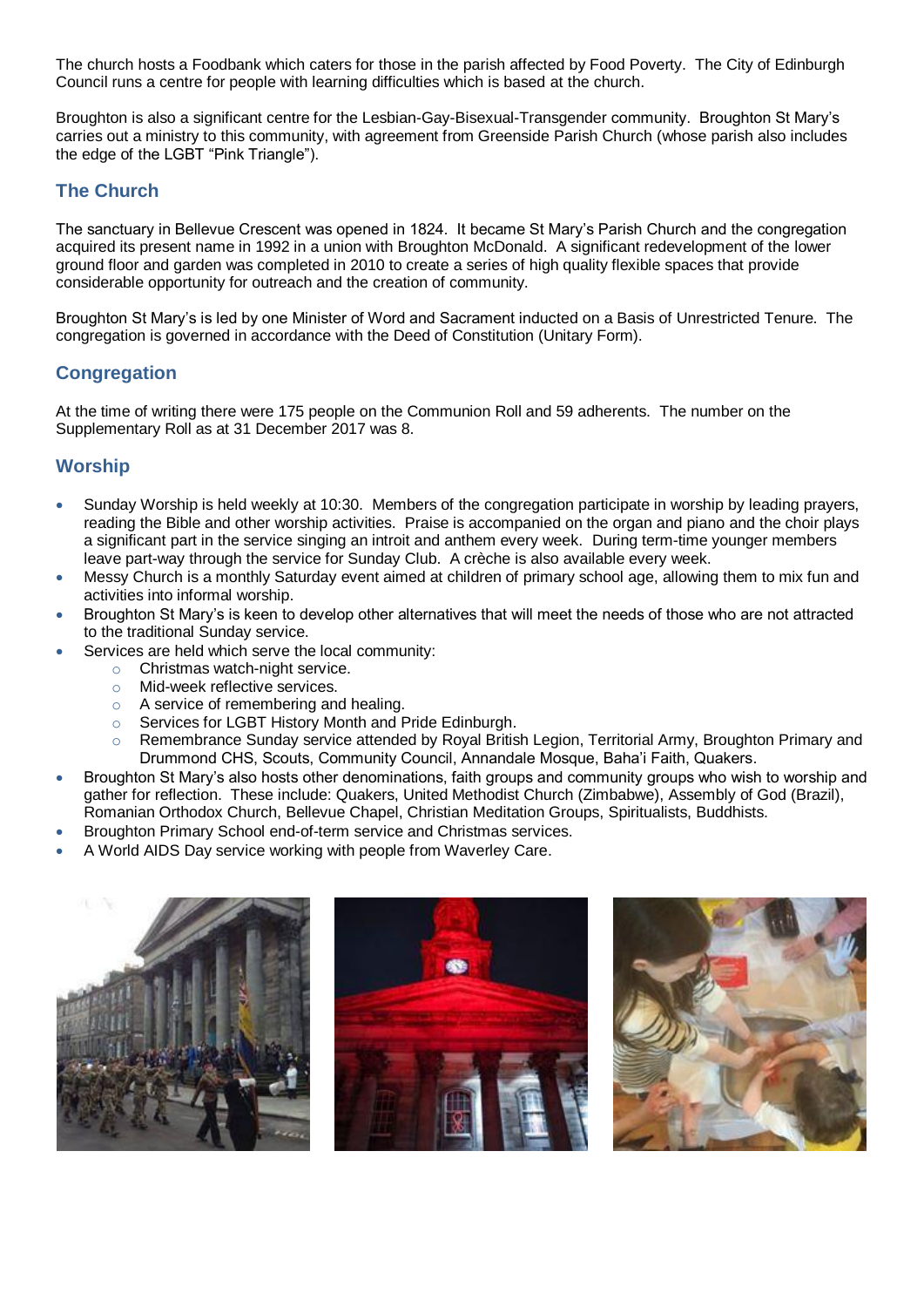## **Groups and Organisations**

There are a number of church and community groups affiliated with Broughton St Mary's. Our building is in use seven days a week. We provide a warm and welcoming safe place for many groups including:

| <b>Youth</b>                                                                                                                                                                                                                                                                                                                                                                                                  | <b>Adult</b>                                                                                                                                                                                                                                                                                                                                                                                                                                                                                                                                                                                                                              |
|---------------------------------------------------------------------------------------------------------------------------------------------------------------------------------------------------------------------------------------------------------------------------------------------------------------------------------------------------------------------------------------------------------------|-------------------------------------------------------------------------------------------------------------------------------------------------------------------------------------------------------------------------------------------------------------------------------------------------------------------------------------------------------------------------------------------------------------------------------------------------------------------------------------------------------------------------------------------------------------------------------------------------------------------------------------------|
| Sunday Crèche (new born to 3 years)<br>$\bullet$<br>Sunday Club (3 years to 14/15)<br>Messy Church (pram to P7)<br>$\bullet$<br><b>Rainbow Guides</b><br><b>Brownie Guides</b><br><b>Beavers</b><br>Cubs<br>Scouts<br>Lingotots (Spanish tuition)<br>Lothian Autistic Group<br>Children's Drama Groups<br>$\bullet$<br><b>Smart Cookies After School Club</b><br>۰<br>Children's Parties<br><b>LGBT Youth</b> | Church Choir<br>$\bullet$<br><b>Bible Study and Discussion Groups</b><br>$\bullet$<br>Art Club<br>$\bullet$<br>Carpet Bowls & Scrabble<br>۰<br>Exercise and Wellbeing Classes (4)<br>۰<br>Music Groups, i.e. Scottish Chamber Orchestra, SCO<br>$\bullet$<br>Chorus, Dunedin Consort, No Strings Attached Community<br>Wind Band, Sax Academy, Aria Alba, Voice Arc, Pitchcraft,<br>Cadenza, Edinburgh Gaelic Choir & Concerts by various<br>groups including the above.<br>City of Edinburgh Council (Bellevue Project) which caters<br>$\bullet$<br>for adults from the local area with learning difficulties<br>Family gatherings<br>۰ |

The Sunday Club has 22 children on its roll although not all attend every week. LGBT Youth wishes to use our facilities in the future.

## **Kirk Session**

There are 23 elders in the Kirk Session, 20 of which take an active part in the work of the Session. The most recent ordination of elders took place in 2008 when four elders were ordained. Two elders were admitted in 2015.

The Kirk Session has appointed a number of teams to carry out its work:

- Pastoral Care Team (supports the minister in the pastoral care of the congregation)
- Finance Team
- Fundraising Team
- Safeguarding Panel
- LGBT Advisory Group
- Property Team

The Kirk Session has identified opportunities and challenges, needing to be smarter in use of our IT/digital presence (Facebook/Twitter) and connecting with the 20-40 age group and children. We need to ascertain the main direction and course for the parish. We would like to find ways of identifying new leadership from within our number and would welcome a facilitative ministry to help us continue our journey of faith.